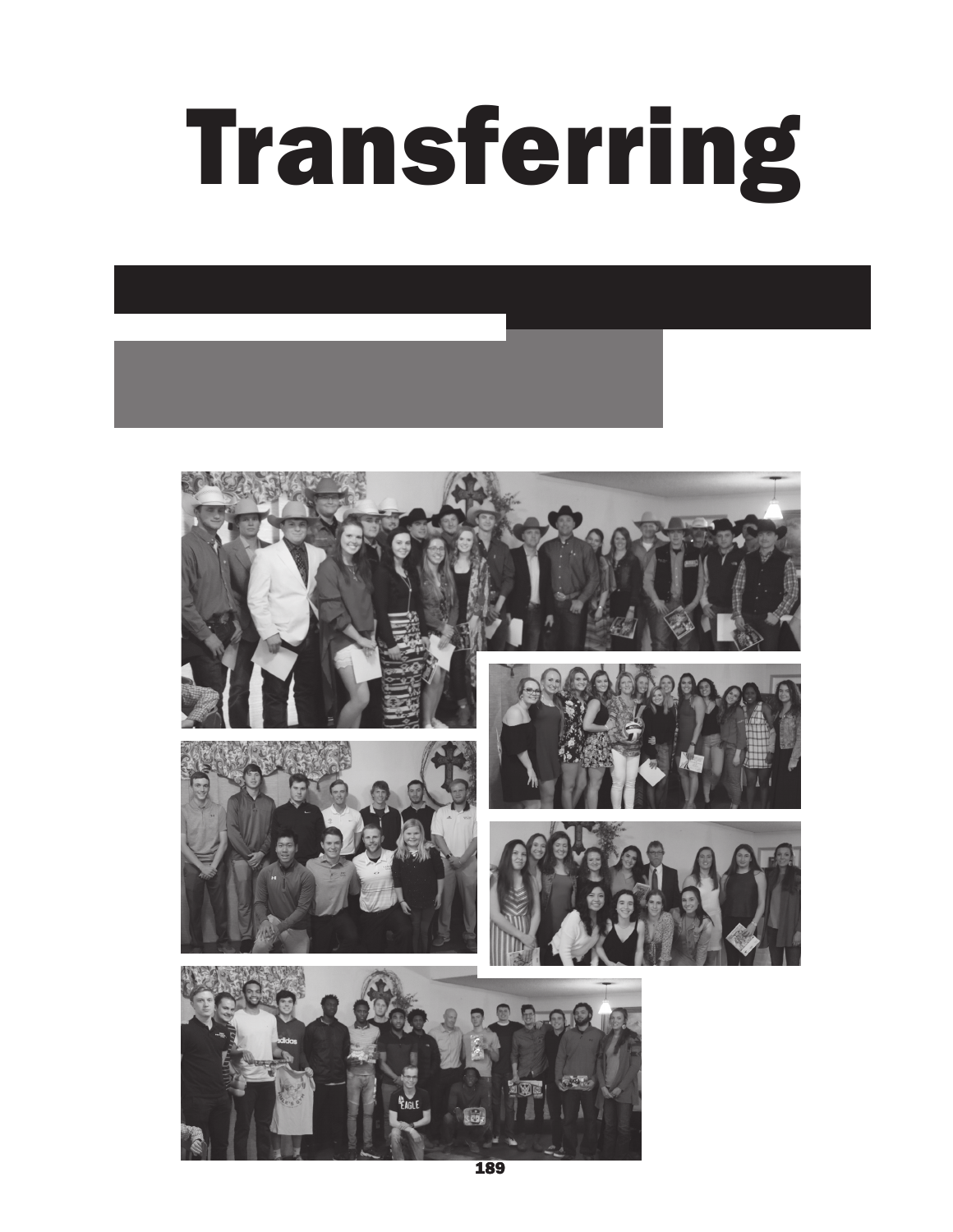### University of Wyoming

The University of Wyoming maintains an outreach center on EWC's Torrington campus. Students who plan to transfer to the University of Wyoming should be aware of a number of things that make the process a simple matter.

- 1. Common Course Numbering the University of Wyoming and all seven Wyoming Community Colleges have adopted a common course numbering system for equivalent courses. A student can count on English 1010 having the same number and title at all schools.
- 2. Transfer Guide students may refer to the transfer catalog to identify transfer course equivalents and how they fit into UW University Studies Program requirements. Go to www.uwyo.edu to search for Transfer Catalog or contact local UW office.
- 3. The University of Wyoming has University Studies requirements for students in any major or college. EWC offers classes that meet the lower level requirements of the University Studies program.
- 4. Articulation Agreement students transferring to UW from any Wyoming community college with an Associate of Arts or Science Degree will have met the lower division USP requirements, except for the second math course. Students transferring to UW from any Wyoming community college without an AA or AS degree will have their transcripts reviewed with the Transfer Catalog on a course by course basis.
- 5. It is beneficial for a student to complete an Associate Degree from EWC or other community college prior to tranferring to the UW Outreach School. See the UW Academic Coordinator for details.
- 6. Community college graduates with an associate's degree (AAS, AS or AA) and work experience will be able to earn a degree from the University of Wyoming under a Bachelor's of Applied Science (BAS) Degree track.

UW provides access to the following degree, endorsement, and certificate programs in Torrington and at numerous outreach sites in the region.

- 
- 
- 
- 

Bachelor's Degrees • Applied Science (BAS) • Business Administration • Criminal Justice • Family and Consumer Sciences (Professional Child Development Option) -

- online<br>• Nursing (Accelerated Program)<br>• Psychology<br>• RN/BSN Completion online<br>• Social Science
- 
- 
- 

- Master's Degrees Education: Curriculum and Instruction Education: Educational Leadership Education: Educational Administration
	-
	-
	- Adult and Post-Secondary Ed<br>
	Education: Online Instructional<br>
	Technology<br>
	Education: Special Education<br>
	English<br>
	Executive MBA Online<br>
	Family & Consumer Sciences<br>
	Health Services Administration<br>
	Kinesiology and Health<br>
	O
	-
	-
	-
	-
	-
	-
	-
	-

#### Doctoral Degrees

- DNP in Nursing Practice
- Ed.D. in Education Administration: Adult and Post Secondary
- Instructional Technology

Certificate & Endorsement Programs

- Early Childhood Birth to Five
- 
- Early Childhood Program Director Early Childhood Special Education
- Early Childhood Birth to Eight
- English as a Second Language Certificate/Endorsement
- Land/Cadastral Surveying
- **Literacy**
- Online Instruction Certificate
- Play Therapy
- School Principal
- Social Work School Social Work Graduate Preparatory - Certificate
- Special Education
- Special Education Director Endorsement
- School District Superintendent
- Teachers of American Indian Children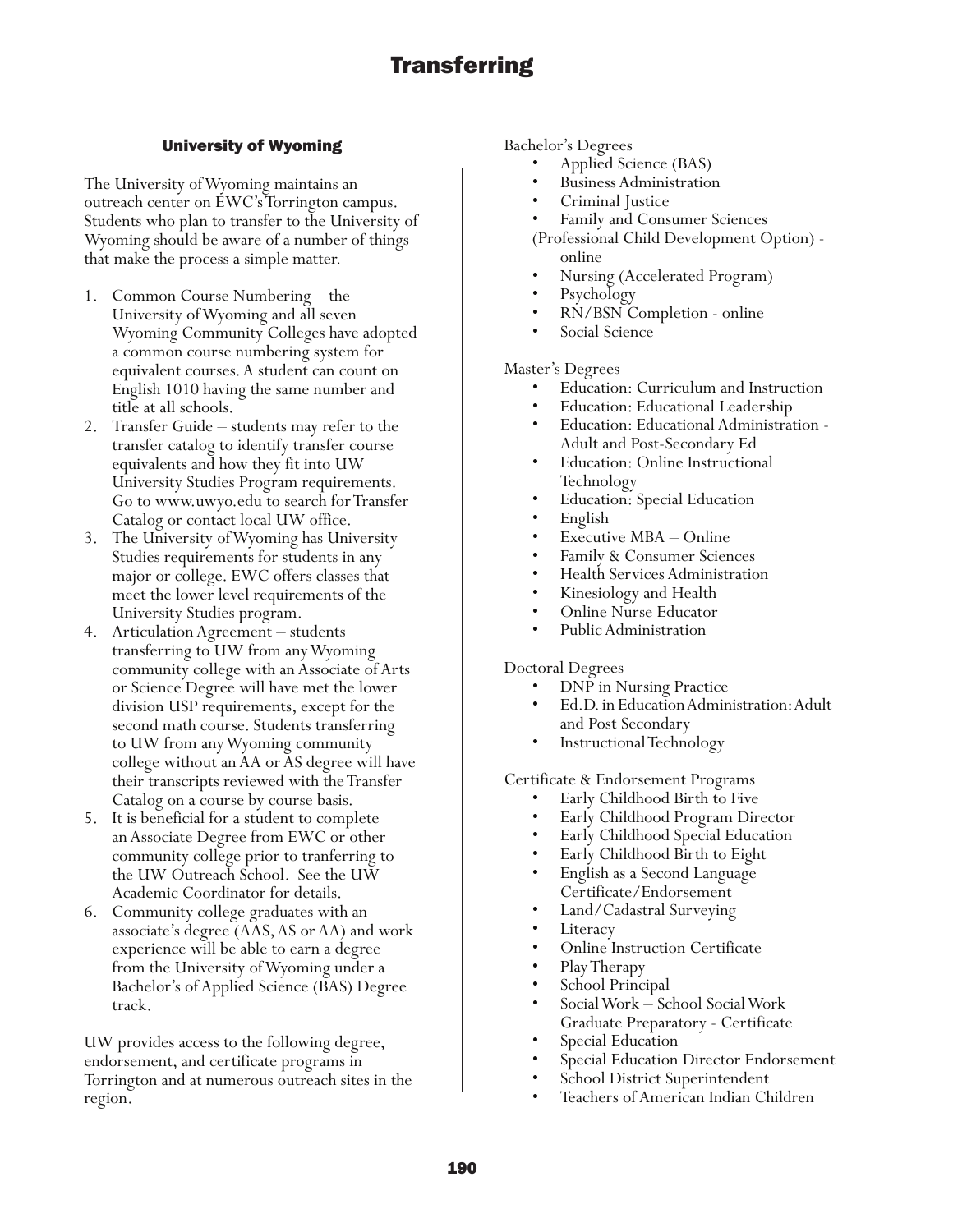## **Transferring**

For additional information contact: Richard Ward, Academic Coordinator University of Wyoming Outreach School Eastern Regional Center 3200 West C Street Torrington, WY 82240 307.532.8371, Fax: 307.532.8308 Email: rward1@uwyo.edu Website: uwyo.edu/outreach

Other colleges that Eastern Wyoming College has articulation agreements with include the following. Students are encouraged to contact these colleges for further information to complete Bachelor's Degrees.

#### **American Public University**

Charles Town, WV (304) 224-6936 study $(a)$ apu.com

#### **Ashford University**

Clinton, IA Mark Young Director of Academic Partnerships (800) 798-0584 x3426 mark.young@ashford.edu Website: http://www.ashford.edu

#### **Black Hills State University**

Spearfish, SD Joe Rainboth (800) 255-BHSU (605) 642-6412 joe.rainboth@BHSU.edu Website: http://www.bhsu.edu

#### **Chadron State College**

Chadron, NE **Staff** (800) CHADRON Website: http://www.csc.edu

#### **National American University**

Tim Schnabel Director of Admissions (605) 394-4939 tschnabel@national.edu Website: http://www.national.edu

#### **Olds College**

Alberta, Canada (800) 661-6537 Website: www.oldcollege.ca

#### **Regis University**

Denver, CO Jill Garber Director of Community College Partnerships (303) 458-4326 jgarber@regis.edu Website: http://regis.edu

#### **South Dakota School of Mines**

Rapid City, SD Carol Racanelli Transfer Coordinator (605) 394-1608 carol.racanelli@sdsmt.edu Website: www.sdsmt.edu

#### **University of Phoenix**

Potential Student Office (866) 766-0766 Website: www.phoenix.edu

#### **University of Wyoming** Laramie, WY Eastern Wyoming Outreach Coordinator (307) 532-8371

Eastern Wyoming Outreach Secretary (307) 632-8949

Angela DeWolf King Assistant Director of Admissions (307) 766-3895 angelade@uwyo.edu

Education majors (307) 766-3145 Website: http://www.uwyo.edu/education

#### **Upper Iowa University**

Transfers to Fayette Campus Wendy Munger (563) 425-5330 mungerw@uiu.edu

Distance Education Program Dawn Novak (563) 425-5400 novakd@uiu.edu Website: http://www.uiu.edu